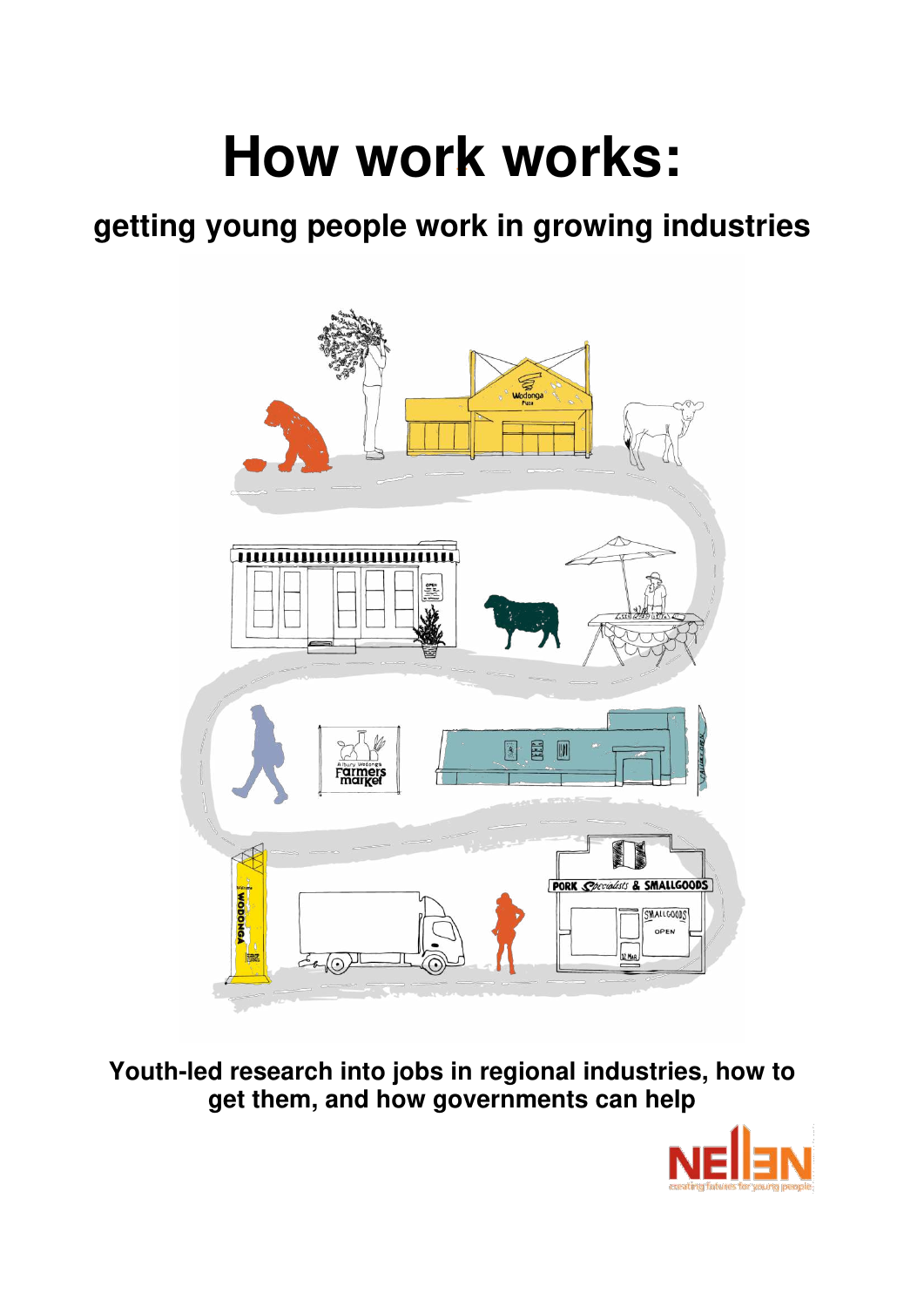#### **Prepared by**

Jeanette Pope, Freelance Strategy Policy and Research, 0421 859 541, [jeanettepope1@yahoo.com.au](mailto:jeanettepope1@yahoo.com.au)

#### **September 2021**

From research conducted by young interns:

| Kristin Kemp  | Leah Nankervis       |
|---------------|----------------------|
| Sophia Nesire | <b>Hayley Vennix</b> |
| Jamie Weber   |                      |

And production assistance by young professionals:

Caitlind Kerr (project administration and intern support)

Emily Axford (editing)

Artwork by Julianne Piko, Studio Golden (Beechworth) <https://www.studiogolden.com.au/>

#### **For the North East Local Learning and Employment Networks (NELLEN)**

Victoria has 31 LLENs funded by the Victorian Government Department of Education and Training, through the School-Employer Engagement Support funding to increase school-employer engagement activities. This includes structured workplace learning, work experience and community work, school-based apprenticeships and traineeships, guest speakers and presenters from different industries, workplace visits and industry tours, and work-readiness activities.



This project was funded by the North East Local Learning and Employment Network (NELLEN).

#### **Other reports in this series**

This is the second report in this series:

Pope J (2020) How Work Works: getting young people employment in our growing industries. NCLLEN, CCLLEN and CRLLEN [https://www.ccllen.com.au/publications/193-how-work-works-loddon](https://www.ccllen.com.au/publications/193-how-work-works-loddon-campaspe/file)[campaspe/file](https://www.ccllen.com.au/publications/193-how-work-works-loddon-campaspe/file) 

#### **Copyright and disclaimer**

The materials presented in this report are for information purposes only. The information is provided solely on the basis that readers will be responsible for making their own assessments of the matters discussed. Readers are advised to verify all relevant representations, statements, and information, and to obtain independent advice before acting on any information contained in or in connection with this report. While every effort has been made to ensure that the information is accurate, Jeanette Pope and the LLENs will not accept any liability for any loss or damages that may be incurred by any person acting in reliance upon the information.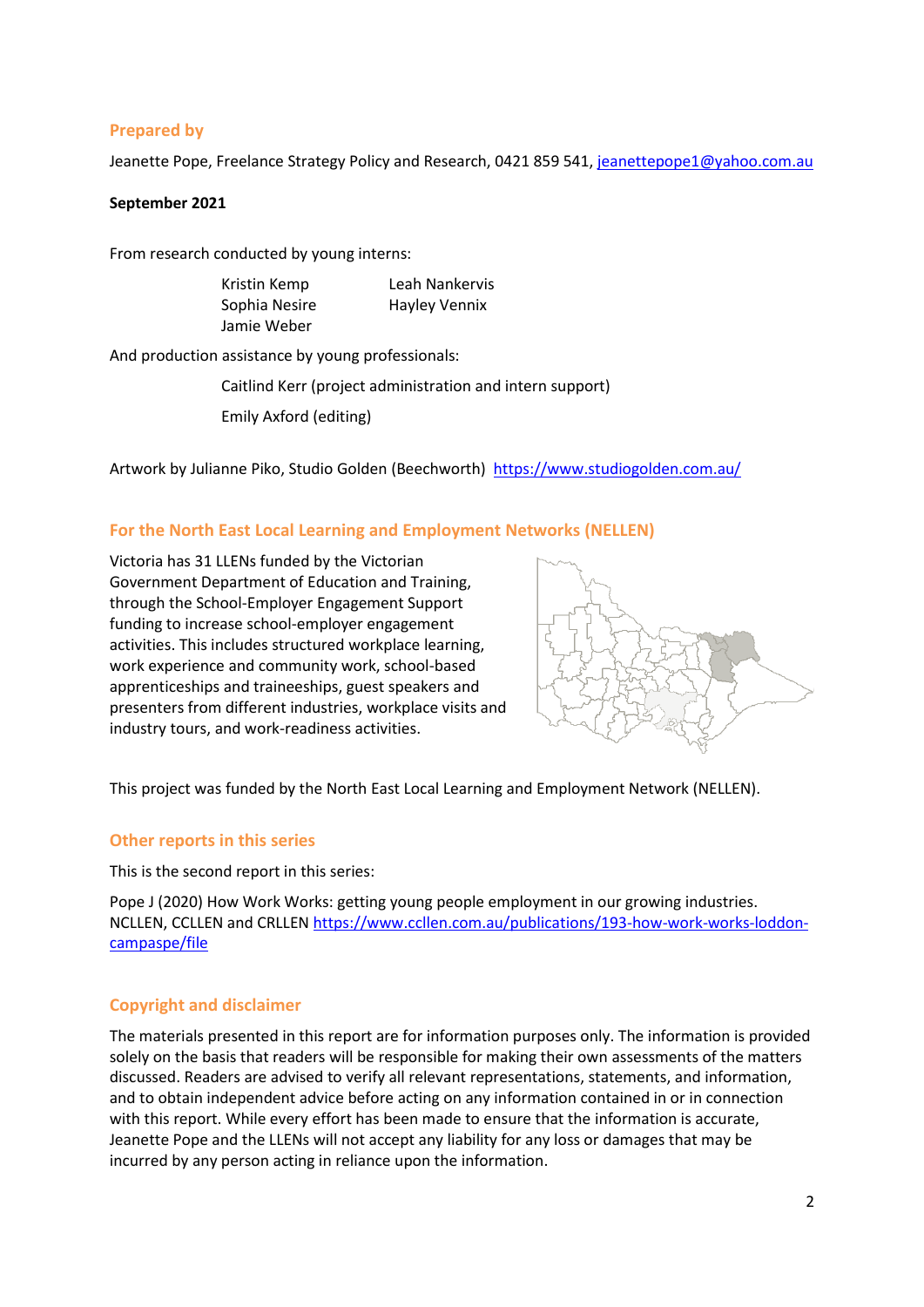## **Contents**

| 1. |                                                                                             |
|----|---------------------------------------------------------------------------------------------|
| 2. | Young people's interests match what employers are looking for (but they do not know about   |
| 3. |                                                                                             |
| 4. |                                                                                             |
|    |                                                                                             |
| 1. |                                                                                             |
| 2. |                                                                                             |
| 3. |                                                                                             |
| 4. |                                                                                             |
|    |                                                                                             |
| 1. | Fund a rural careers education model so young people can meet employers early in school 16  |
| 2. | Support vocational pathways and ensure young people leave school with these 10 things to be |
| 3. |                                                                                             |
| 4. |                                                                                             |
|    |                                                                                             |
|    |                                                                                             |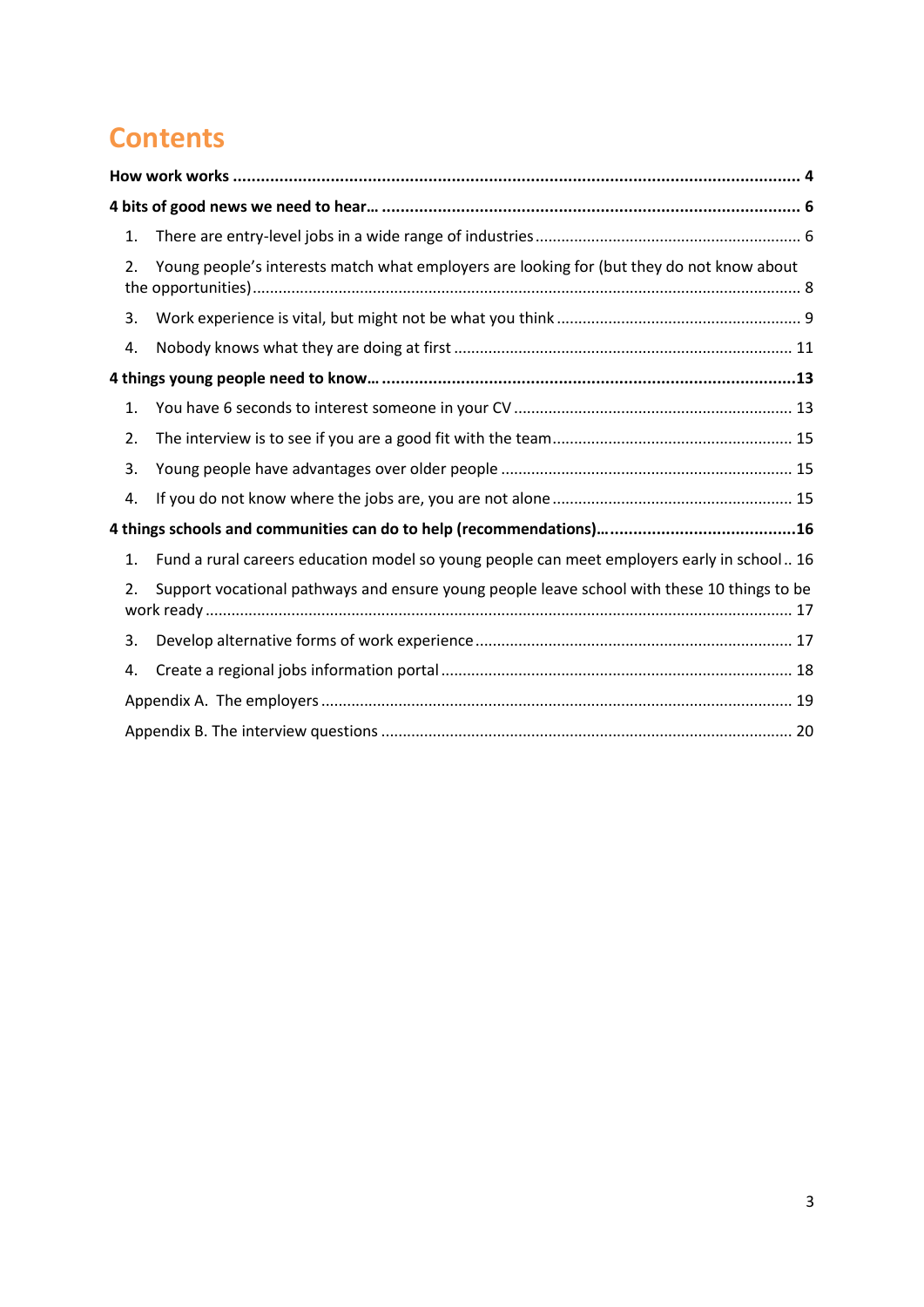## <span id="page-3-0"></span>**How work works**

We are all worried about young people's futures as the news outlines the devastating impact COVID-19 and bushfire have had on the industries where they find their early work experiences: school placements, part-time work, and entry-level jobs.

And yet, when we sent five interns out to interview employers in growing industries in our region, everyone – both employers and interns – came out hopeful.

There is no doubt that the job market is tough, but our employers told us there are long-term opportunities for young people in regional areas and that many of our growing industries are experiencing skill shortages, have entry-level jobs, and are willing to train recruits.

Our interns were surprised that there are more opportunities than they thought, and that they have more to offer an employer than they expected, even when they have not had their first job.

To connect young people to jobs in our region, they need more contact with employers earlier in school, and more opportunities to get vital work experience (and that might not be what you think!).

This report outlines our interns' road map for how to do that.

### **Our research**

Our five interns aged 17 to 25:

- » **Interviewed 18 employers** in our growing industries <sup>1</sup>, and
- » **Surveyed 79 young people** about their interests <sup>2</sup>

This report outlines what they found in three sections:

- » **4 good news stories we all need to hear**
- » **4 things young people can do**



#### **The good news**

We heard **there is entry-level work in our region** in a wide range of industries, and, despite COVID-19, many industries are growing and want young people. **Young people have interests that match the growing jobs,** and employers are willing to train them.

### *"The future is very bright for young people today."*

We also heard that **work experience is vital** for getting your first job; a finding supported by the *International Labour Organisation* who argue it is young people's lack of work experience, alongside their lack of **job seeking and career management skills and networks**, that are the main reasons why they are disadvantaged in tight labour markets.<sup>3</sup>



<sup>&</sup>lt;sup>1</sup> See employers Appendix A and survey in Appendix B

<sup>2</sup> Modified for rural areas from avatars from LLEN developed *Find Their Feet Careers* events: Pope J (2019) Draft Find their Feet evaluation (unpublished). To explore Find Their Feet go to the website: www.findtheirfeet.org

<sup>3</sup> International Labour Organisation in Mann A (2012) *Work Experience: Impact and Delivery – Insights from Evidence*. Education & Employers Taskforce: London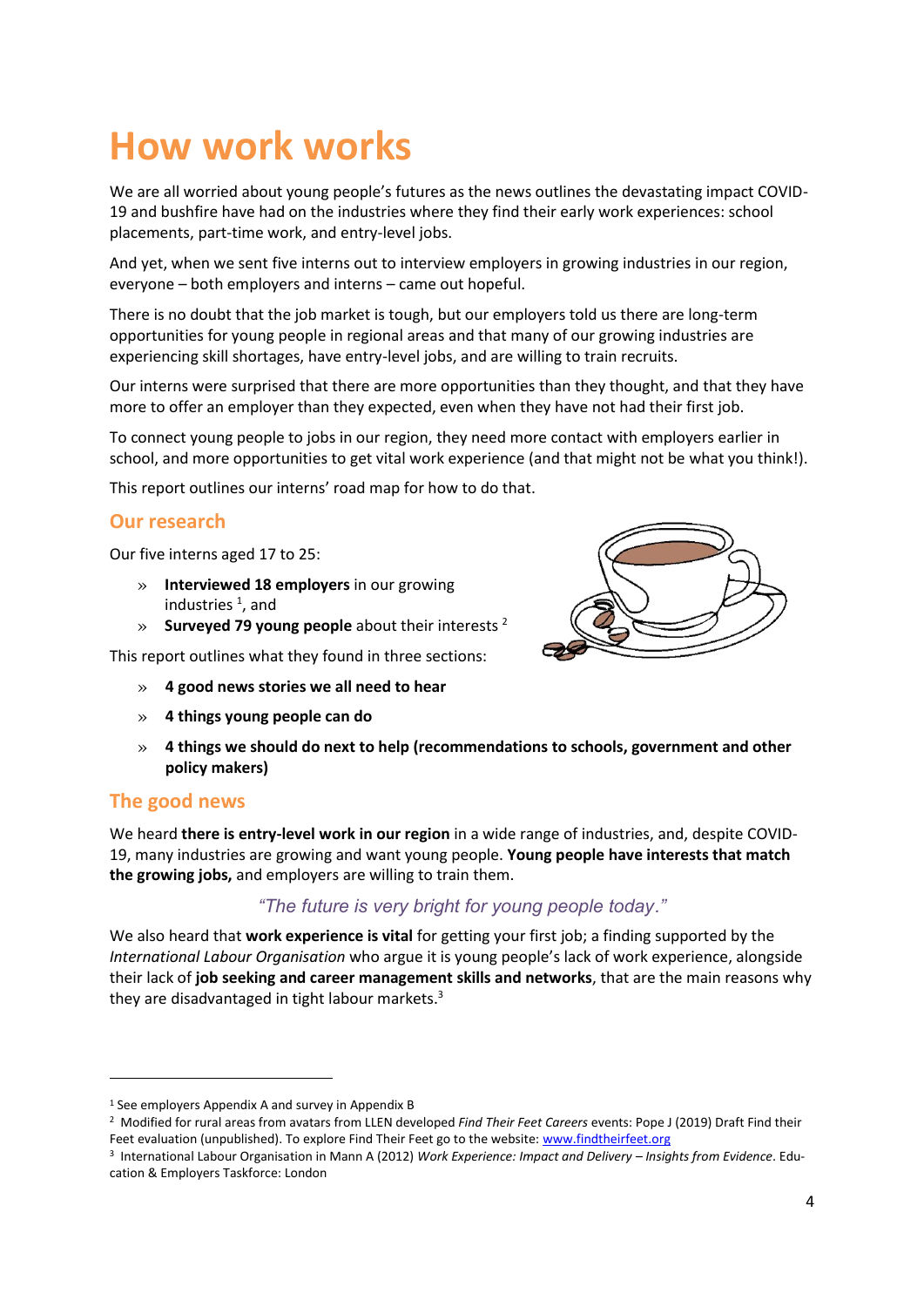Unfortunately, many industries are not providing work experience at the moment. But the good news is that our research shows **there are other ways young people can get it**. Employers do not mind if it is work, community involvement, organising events, participating in sport – anything that shows a young person can commit to something. Schools and communities can provide these alternatives.

Finally, we heard that no one knows what they are doing at first, but they work it out by talking to people. Our young interns felt reassured having spoken to these employers.

### *"I feel a ridiculous amount of relief, I didn't realise so many industries have entry-level jobs, and I don't need as much as I thought to get them." (Intern)*

*"I feel more confident now in what I am doing – I'm on the right track – and I'm not wasting time by doing these extra things." (Intern)* 

### **What young people can do**

In the second part of this report, we outline all the things employers will accept as work experience. We also list the things our employers considered 'deal makers' and 'deal breakers' in the job applications of young people who might not have had their first job yet.

### **What we should do next**

While the opportunities are out there, young people do not know about them because they are not hearing about pathways in school, have little chance to meet employers, and are faced with a complex process to find work that is difficult to navigate if you do not know how it operates.

These are all things we can fix.

This report finishes with our young interns' recommendations for what we should do next:

- **1. Fund rural careers education so young people can meet employers early in school**
- **2. Support vocational pathways and ensure young people leave school with these 10 things to be work ready**
- **3. Develop alternative forms of work experience**
- **4. Create a regional jobs information portal**



Preparing our young people for the future, and building a robust regional economy that can provide food, tourism, hospitality, and other products and services to our communities and all of Victoria depends on it.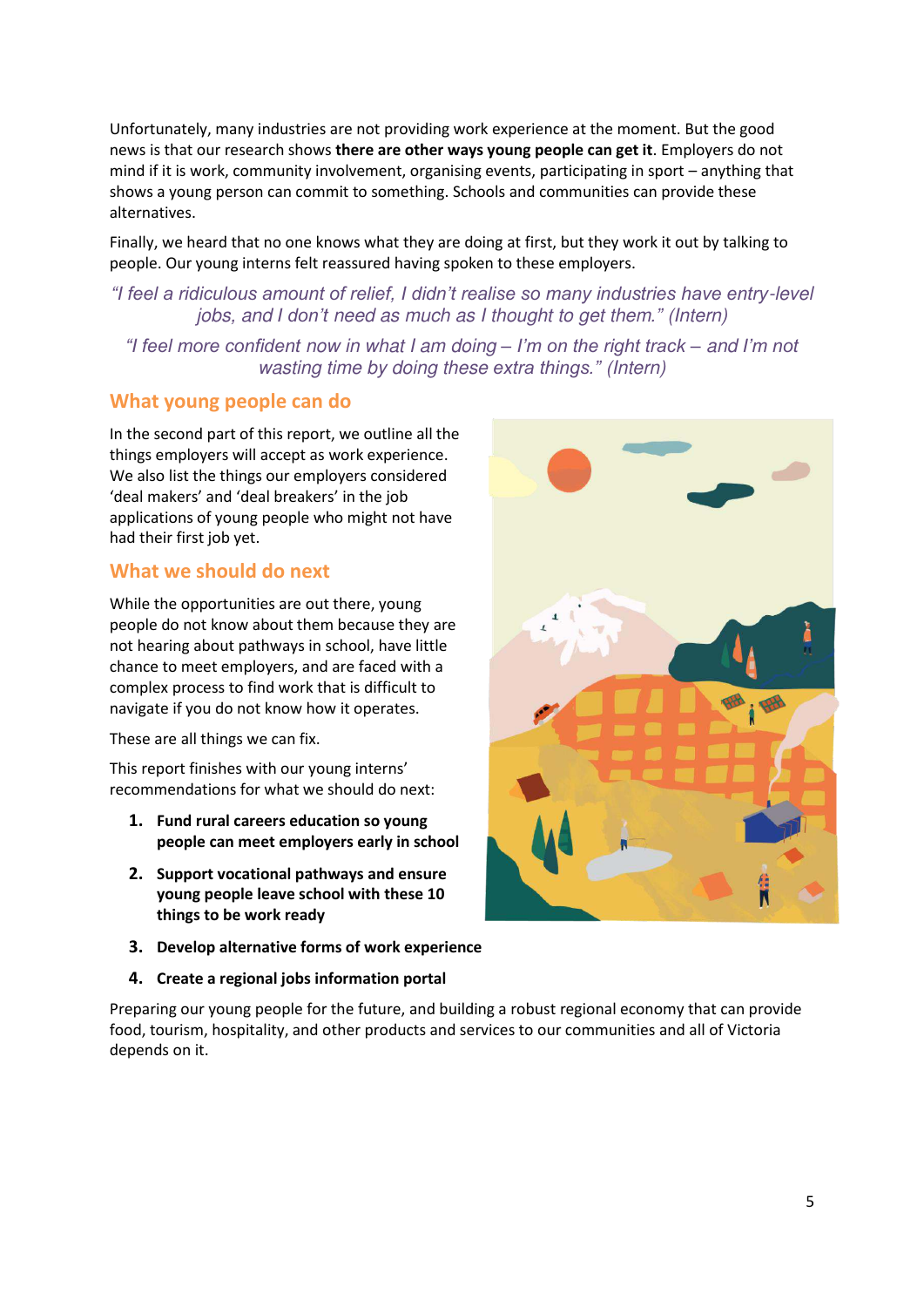## <span id="page-5-0"></span>**4 bits of good news we need to hear…**

- **1. There are entry-level jobs in a wide range of industries**
- **2. Young people's interests match what employers are looking for (but they do not know about the opportunities)**
- **3. Work experience is vital, and might not be what you think**
- **4. Nobody knows what they are doing at first**

## <span id="page-5-1"></span>**1. There are entry-level jobs in a wide range of industries**

» **All our growing industries reported having entry-level work.** Employers told us there is a wide range of entry-level jobs in growing industries in our region (Figures 1 and 2). These include specialist roles (where you need a qualification), hands-on trade apprentice/traineeships, and administrative roles (the business support that is needed across all industries). Industries include health, social services, tourism, transport, agriculture, local government, and business support/professional services (particularly customer service, data analysis, administration, IT).



*"We have entry-level positions: nursing, disability support and NDIS, allied health, administration, IT, finance, HR, reception, customer service. [And you can] work in health anywhere in the world."*

*"Childcare is growing and is great entry-level work into teaching careers."*

*"Transport has entry-level jobs in IT/data, administration, truck washing, reception, trade apprenticeships, forklift driving … it's an industry with a guaranteed future."*

*"There are a lot of trainee positions in water. We have graduates in engineering, apprenticeships in environment and electrical, traineeships in administration and customer service* … *and the industry is worldwide."*

*"Farming is science, farming is business. Agriculture has so many facets and careers available. And they're screaming for people."*

» **Employers are willing to train the right people.** Some employers are always looking for trainees and there are opportunities for young people as older workers retire, migration slows (due to COVID-19), and more people take a break from the city, increasing the demand for services in the region.

*"We are not always looking for someone with skills, we prefer to teach them anyway." "We employ a lot of people without skills and train them."*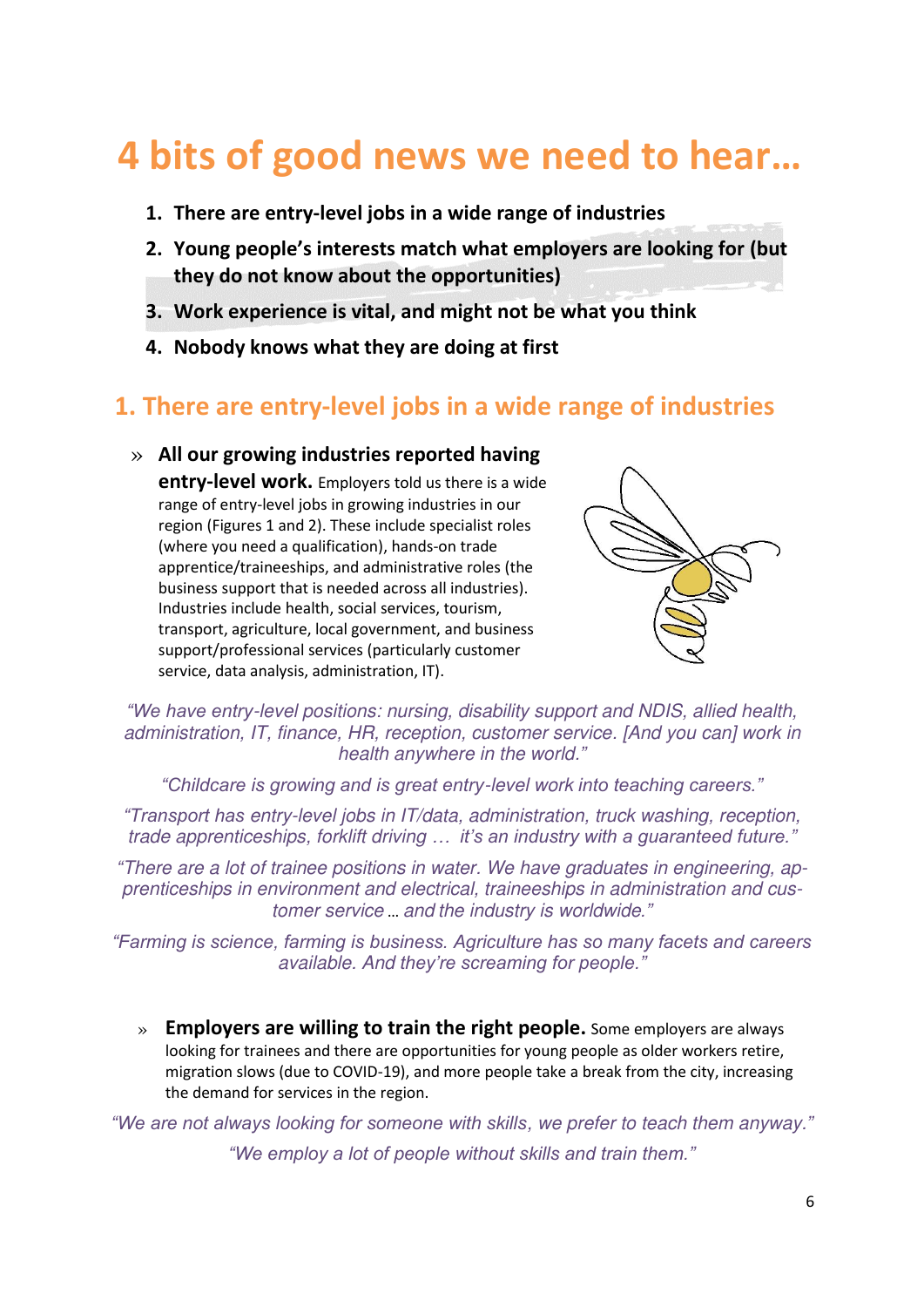#### **Figure 1. Many industries in our region are projected to grow by 2024 (job numbers per 100,000) <sup>4</sup>**



#### **Figure 2. Our region has some "comparative advantages" over other regions <sup>5</sup>**



<sup>4</sup> Department of Jobs and Small Business (2018) *Employment Projections, five years to May 2023*. Available at [http://lmip.gov.au/default.aspx?LMIP/GainInsights/EmploymentProjections A](http://lmip.gov.au/default.aspx?LMIP/GainInsights/EmploymentProjections)ccessed 28 October 2019

<sup>&</sup>lt;sup>5</sup> Infrastructure Victoria Industry Profile 2019 and the RDV Regional Partnership Road Maps 2019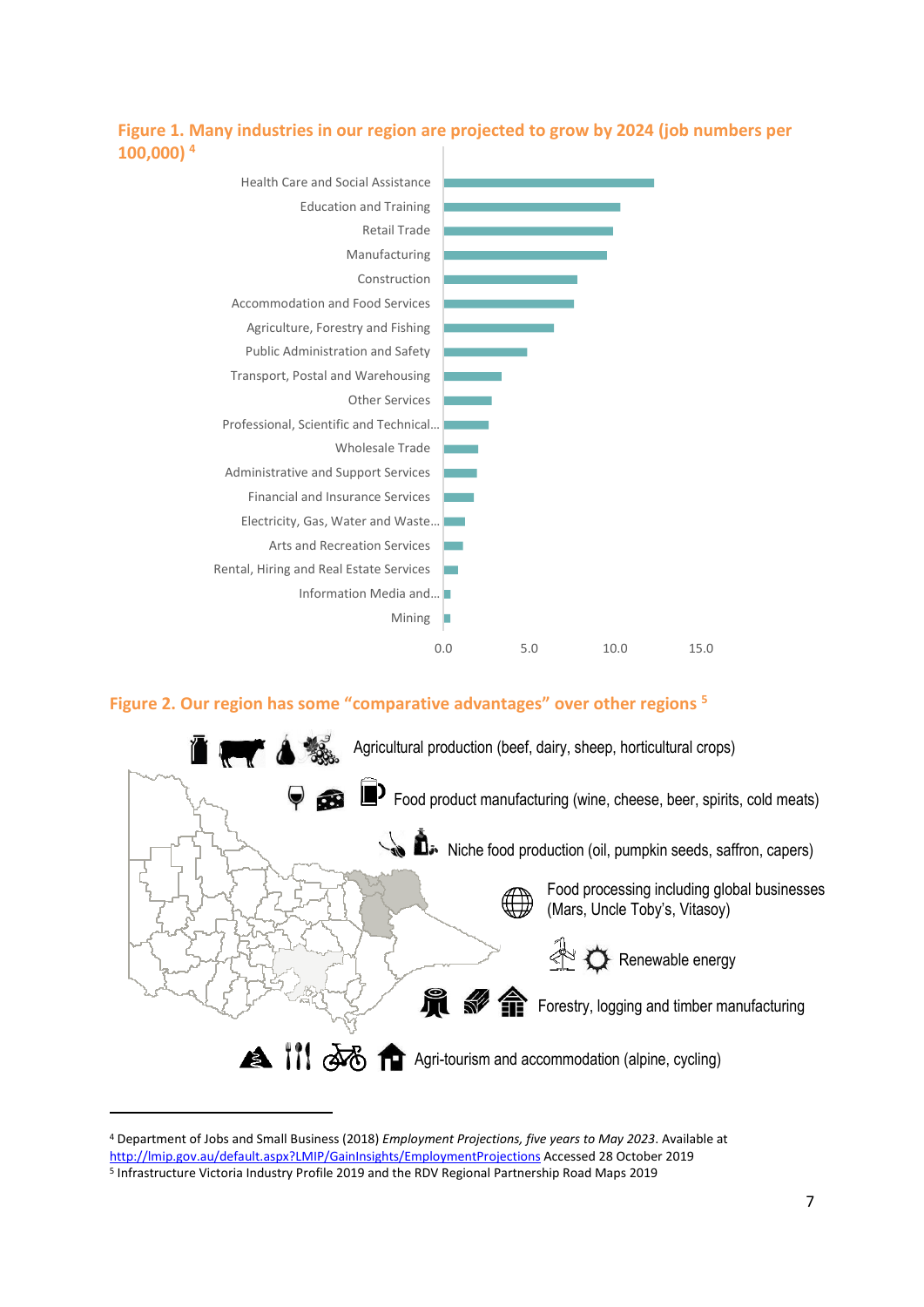## <span id="page-7-0"></span>**2. Young people's interests match what employers are looking for (but they do not know about the opportunities)**

» **Young people's interests match the jobs opportunities available.** While only a small sample (79), our survey of young people shows their interests match the jobs on offer. Careers education is needed to help young people explore opportunities that would suit their interests, particularly in places they would not expect. This includes the industries in Figure 1 that are projected to grow and the areas of competitive advantage in Figure 2, for which the best opportunities might be in our region, keeping young people in the area.

#### **Figure 2. The career interests young people have, match the regions opportunities <sup>6</sup>**



» **Young people do not hear about the opportunities.** In our first session, the interns reported feeling despondent about their future opportunities and felt they had wasted their time studying because there was not work in the region. They said they had no idea how to find out about opportunities and had not been taught at school. After speaking to the employers, our interns felt "relief", "reassured", "more confident", "hopeful". They reported their schooling had lacked conversations with employers, and that these were vital.

*"We need to get employers in front of people in school. Young people need to hear all this 'from the horse's mouth.'" (Intern)*

<sup>&</sup>lt;sup>6</sup> Survey of 79 young people across Year 9 (1%), Year 10 (44%), Year 11 (24%), Year 12 (13%), Finished school in the last year or two (18%) – from Indigo (41%), Alpine (16%), Wodonga (29%) and Towong (6%) Shires – some respondents selected more than one interest.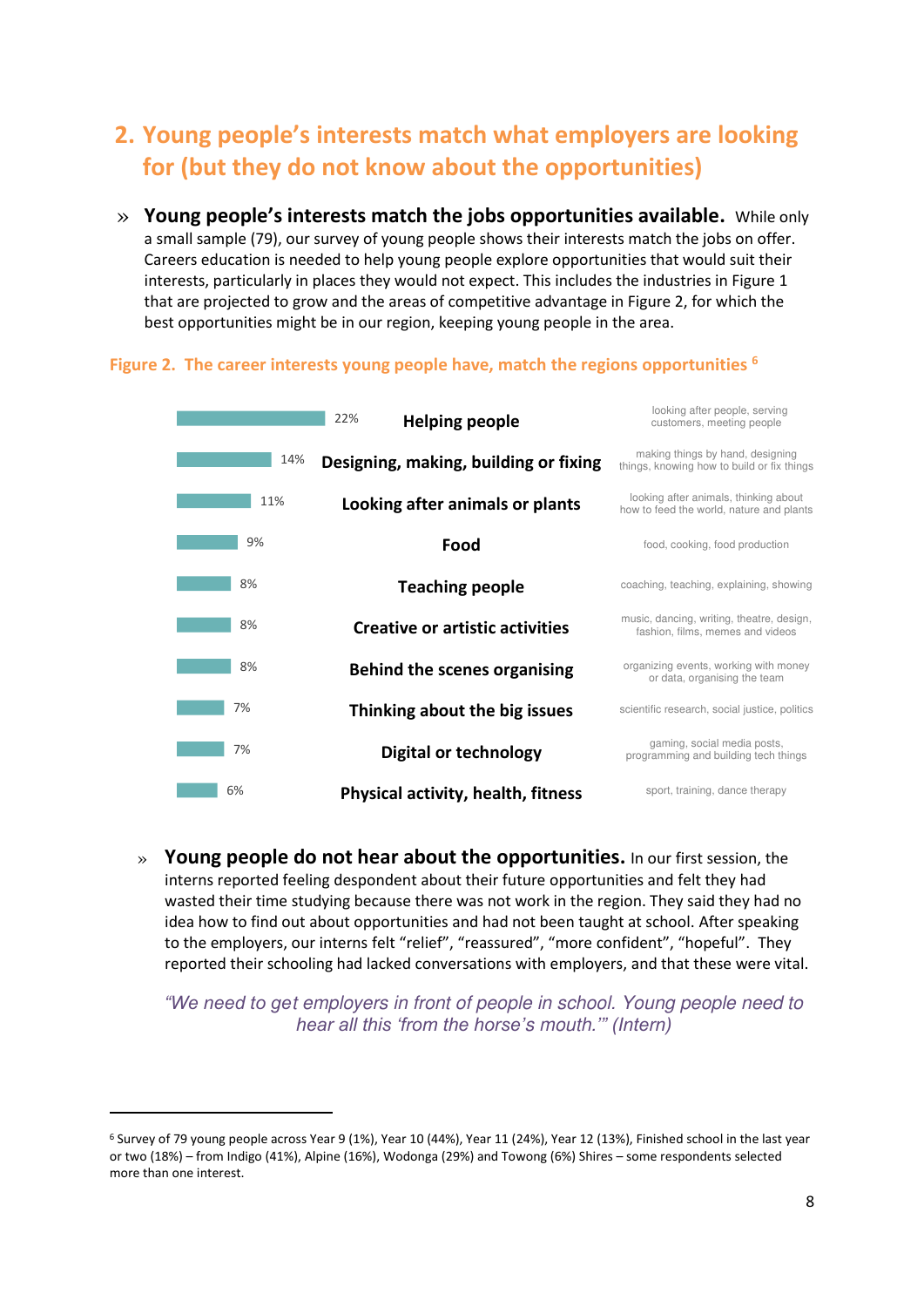## <span id="page-8-0"></span>**3. Work experience is vital, but might not be what you think**

- » **Work experience is vital**. An Australia wide study has estimated that 58% of 18–29 year-olds have participated in work experience, with half of the placements sourced by the young person.<sup>7</sup> Around a quarter of those placements led to an offer of paid employment. A review of global studies has shown internships help young people develop an understanding of work/workplaces, help them set career goals, and build networks <sup>8</sup> which means young people are more likely to:
	- » Do well at, and finish, school
	- » Experience less time un- or under-employed and searching for a job
	- » Secure jobs with better salaries
	- » Better match their skills with jobs, and therefore find greater job satisfaction<sup>9</sup>

However, studies show only certain types of work experience is effective. It needs to be:

- » Voluntary
- » A structured program that allows young people to develop skills
- » Well-supervised/mentored
- » Paid (or costs covered)

Mandatory work experience placements that are a

condition of welfare payment are the least satisfying and produce the worst employment outcomes.<sup>9</sup> They can also send a negative signal to potential employers that a person cannot get real work.<sup>10</sup>

In Australia, work experience is less common for groups that may benefit from it most, including those in regional areas and from lower income households.

All our employers said work experience was vital – and to get some!

*"Get as much valuable work experience as you can."*

*"Internships are really important. Even if it's not in the industry you are pursuing, just to get you into the world of work and the workforce."*

*"Work experience is very important. It shows me you want a job, and I really value that. And it shows you already know how a workplace works."*

<sup>7</sup> Oliver D, McDonald P, Stewart A & Hewitt A (2016) *[Unpaid Work Experience in Australia: Prevalence, nature and impact.](https://apo.org.au/sites/default/files/resource-files/2016-12/apo-nid72101.pdf)* University of Technology: Sydney.

<sup>8</sup> Niall O'Higgins Luis Pinedo (2018) *[Interns and outcomes: Just how effective are internships as a bridge to stable employ](https://www.ilo.org/wcmsp5/groups/public/---ed_emp/documents/publication/wcms_637362.pdf)[ment?](https://www.ilo.org/wcmsp5/groups/public/---ed_emp/documents/publication/wcms_637362.pdf)* Employment Working Paper No.241 Employment Policy Department, International Labour Office: Geneva

<sup>9</sup> Mann A (2012) *It's Who You Meet: Why employer contacts at school make a difference to the employment prospects of young adults*. Education and Employers taskforce: London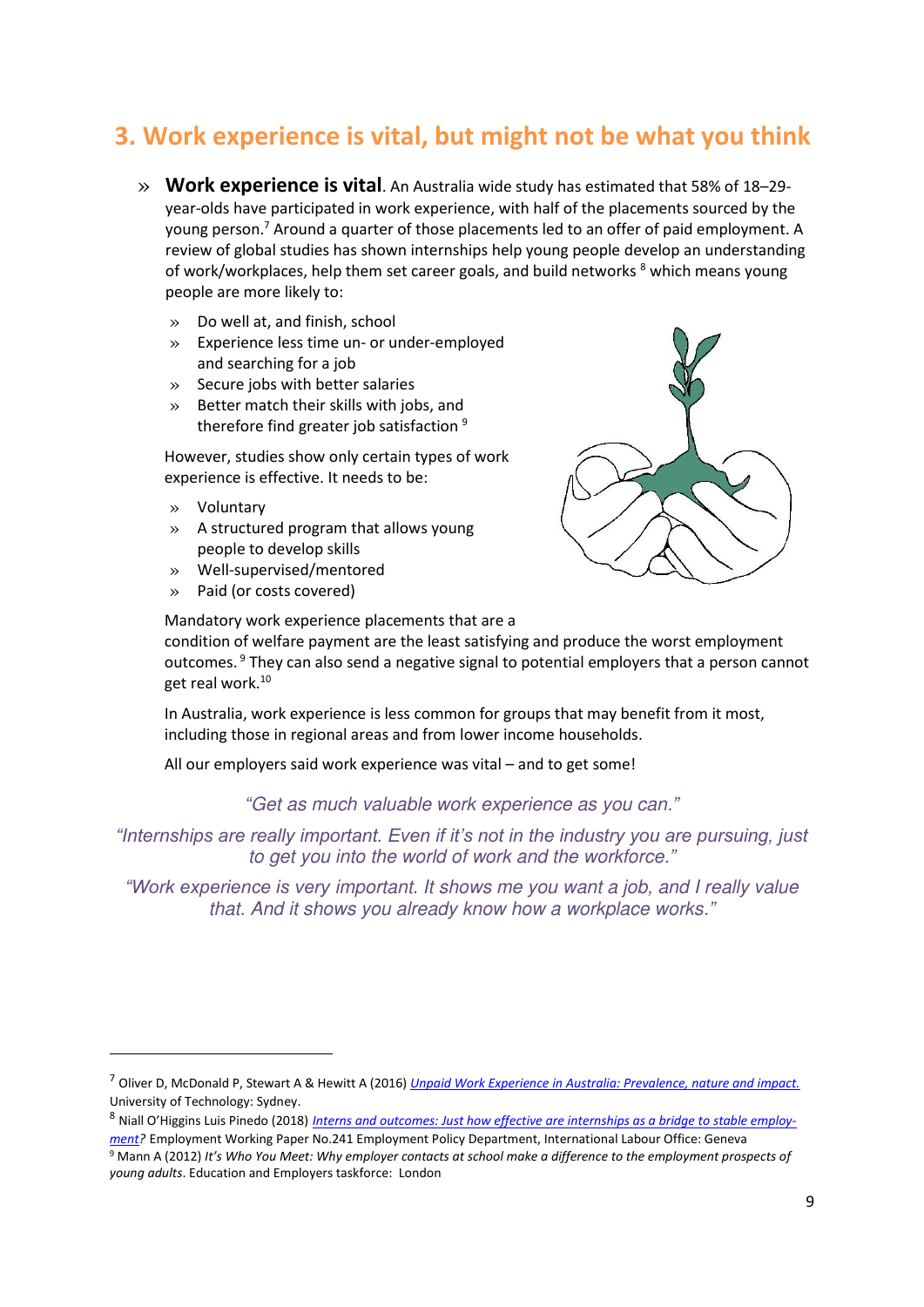- » **Some businesses find work experience hard to provide.** While work experience is an important advantage in the school-to-work transition, a survey of 24 VicLLENs in mid-2021 has described the continuing decline of work experience opportunities as a result of COVID-19. Some employers are reluctant to take students on, making placements hard to find. While some essential industries have not been affected (e.g. transport), and others have progressively restarted placements (e.g. agriculture, horticulture, hospitality), some have not and secondary schools are struggling to secure them. The reasons industries are not taking students include (in order):
	- » Risks associated with COVID-19, especially while young people are not vaccinated
	- $\gg$  A lack of capacity to supervise in industries that still have staff working from home
	- » No capacity in businesses that are struggling to survive
	- » Some industries not wanting extra people on site to comply with COVID-19 regulations
	- » The added burden of supervision in industries that have seen a rapid increase in workloads and new staff as a result of COVID recovery incentives (e.g. Construction, Local Government (Working for Victoria))
	- » A preference to employ a new Australian Apprenticeship (Federal Government funded)

Our interns also heard that some small and medium-sized businesses want to provide work experience but find it difficult because they cannot always find things for the person to do.

*"We are just restarting traineeships and work experience. We need to do a lot more work creating new policies for it. It's not a no, but it's a lot to think about."*

*"We are working from home and running a limited service. We can't have additional people on site."*

*"We've grown over COVID-19, so we are still taking cadets, we've just had to change our approach to meet new regulations."*

### » **There are alternatives that give young people the right skills and show that they can commit to**

**something**. While work experience is vital, our employers told us it can be a lot of different things. Over and above parttime jobs, they reported they will look for anything that shows a young person can commit to something. They are also looking to see if a young person is responsible, has initiative, and has teamwork, people/customer service, communication, and organisation skills.



*"Work experience is vital but it can be a lot of different things."*

*"Try and get involved in everything. You want to show you can commit to something and have initiative."*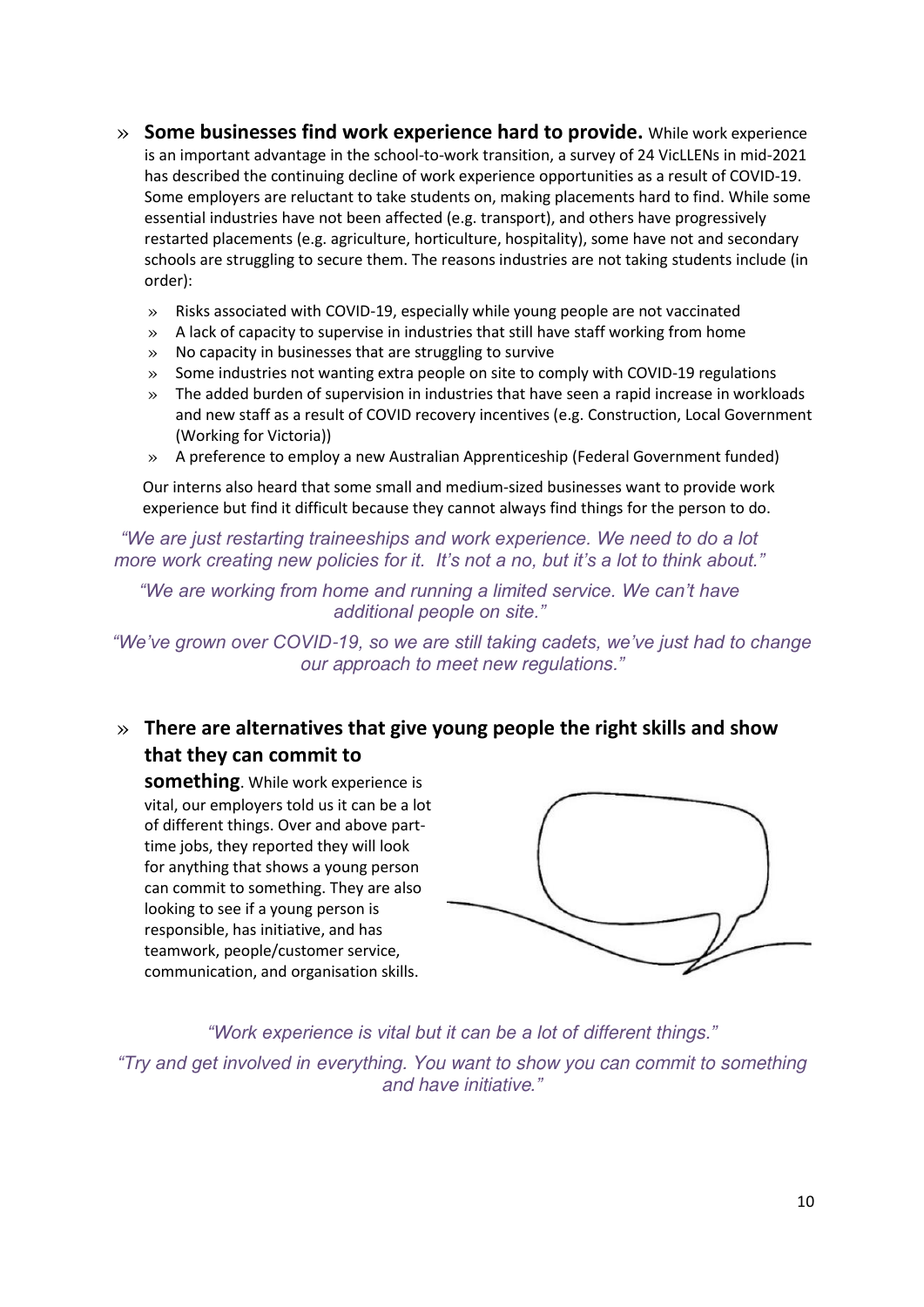Examples of experience employers said they would look on favourably on a CV, over and above paid jobs, included:

- » **Volunteering** or community work
- » **A long-term commitment to a sport** (particularly a team sport), or other activity, and any leadership role undertaken (captaining, umpiring, coaching, setting up events, involvement in the club)
- » **Project work or extra-curricular activities** in a school setting, additional work at university, or helping out at school
- » **Tutoring or involvement in school holiday programs** for kids (for example with disability groups, or music programs)
- » **Aged or child care** (babysitting)
- » **Organising** an event, group, or competition (for example a gaming event)
- » **Involvement in an interest, hobby or youth club**



» **Certificates**: First aid, RSA, or other certificates.

*"It's surprised me. I didn't realise what would count as work experience. I wouldn't have put these things on my CV." (Intern)*

## <span id="page-10-0"></span>**4. Nobody knows what they are doing at first**

» **You do not need to know 'what you are going to be', but work out what you like doing.** Very few of our employers ended up doing what they thought they would, but many of them had worked out early what interested them (not a specific job or occupation) and pursued different avenues related to that.

*"A careers counsellor helped me realise I'm good at people and business things. They thought HR might suit. I didn't know what that was but it really does suit me."*

*"I ended up doing what I set out to do, but I did a lot of things before getting where I am now."*

*"Just find things you enjoy and it will evolve overtime."*

*I started out thinking I'd become an actor, but my passion is for helping people. I didn't realise how much I'd like it until I started doing it!"*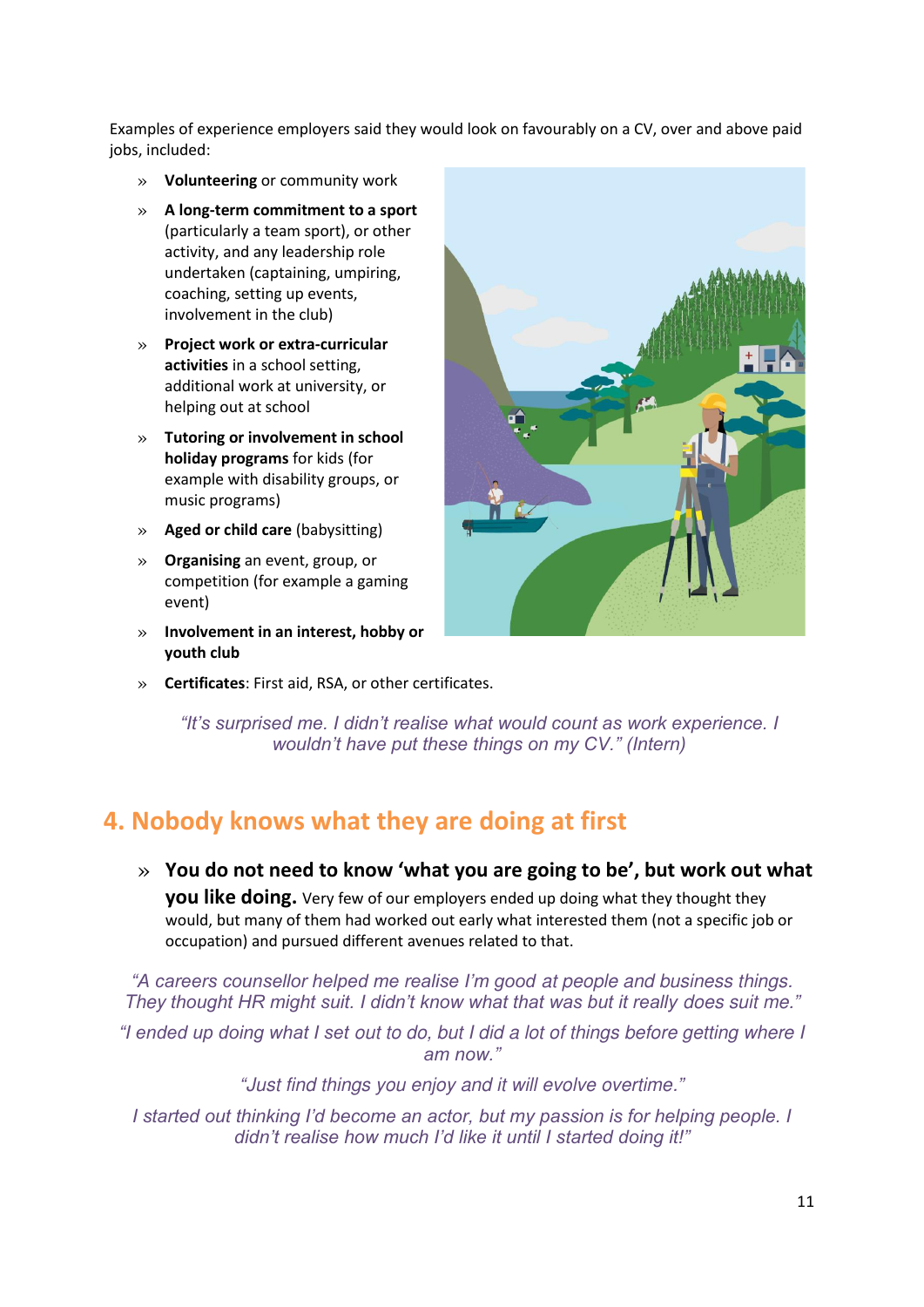» **Your first job will not be your best job.** Our CEOs and business owners did not start out in the best jobs, but they were important for getting the experience and work readiness that makes it easier to find that next, better job.

*"Don't worry too much about whether it's your dream job. Once you have your first job, figure out what your next move is and work towards it."*

*"Don't be afraid to start at the bottom. Take a job anywhere, show initiative and work your way up. That's what worked for me."*

*"The most important thing, is to work out what you like doing. The sooner you do that the better. Then you can finish school and start exploring the opportunities."*

**Figure 3. Our employers first jobs** 

## **santa's elf** pharmacy bicycle delivery **pub waitress** newspaper delivery milk bar **lawn mowing** cafe worker **barista 'dolly boy' (clothing factory) admin washing stock crates junk mail delivery bar worker kitchenhand weighing grain trucks**  accounts payable clerk fruit picker merchandising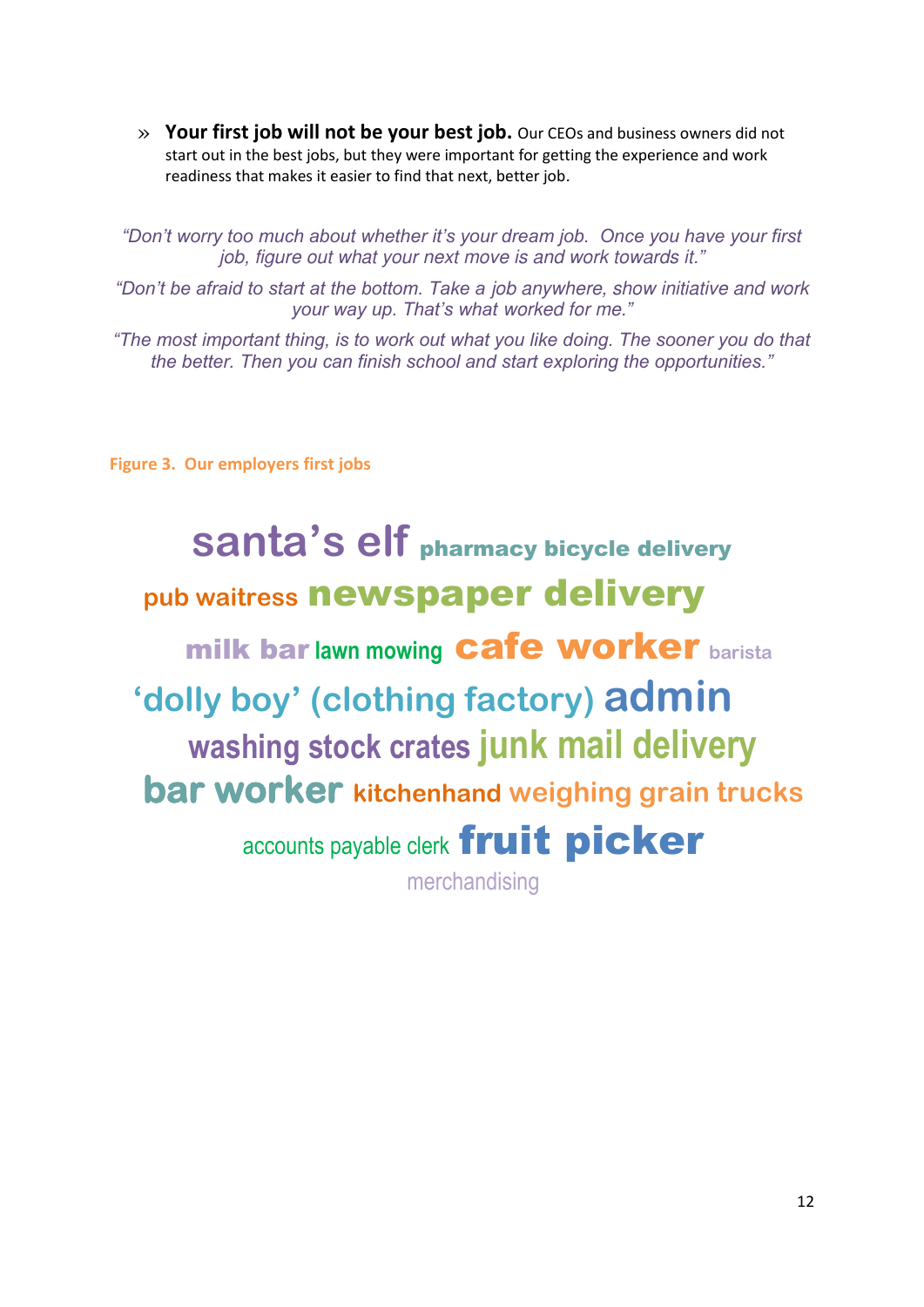## <span id="page-12-0"></span>**4 things young people need to know…**

- **1. You have 6 seconds to get someone interested in your CV**
- **2. The interview is to see if you are a good fit with the team**
- **3. Young people have advantages over older people**
- **4. If you do not know where the jobs are, you are not alone**

## <span id="page-12-1"></span>**1. You have 6 seconds to interest someone in your CV**

We asked employers what were 'deal makers' and 'deal breakers' in applying for jobs and this was their advice:

» **Do your research to understand what they are looking for.** Our employers said the biggest deal breaker was an application that was not written specifically for the job. Do not send a standard application. It is important you read the job description and selection criteria, understand what they are looking for, and match your application to those things. If you cannot meet all the selection criteria, they may still consider you if you have other strengths. Use your experience to demonstrate you meet each of the criteria and give examples. If you do not have experience, tell them why you would be good at the job.

*"Do your research, do your homework. The extra work shows your commitment." "If it's orientated specifically for the role, and straight to the point, it will go in the yes pile."*

*"[The deal breaker] is when someone has completely misunderstood what I am looking for because they didn't read what we wanted."* 

### » **Write a good cover letter and**

**CV.** The best way to make your CV/application letter (and interview) stand out is to be authentic and say something genuine about you. It is your personality and interests they are looking for in your application. Some employers will go straight for your CV, some would rather have a good cover letter that tells them who you are. Either way, you have about 6 seconds to interest someone in your application. Here are the deal makers and deal breakers:



*"I'm trying to get the feel for who you are."*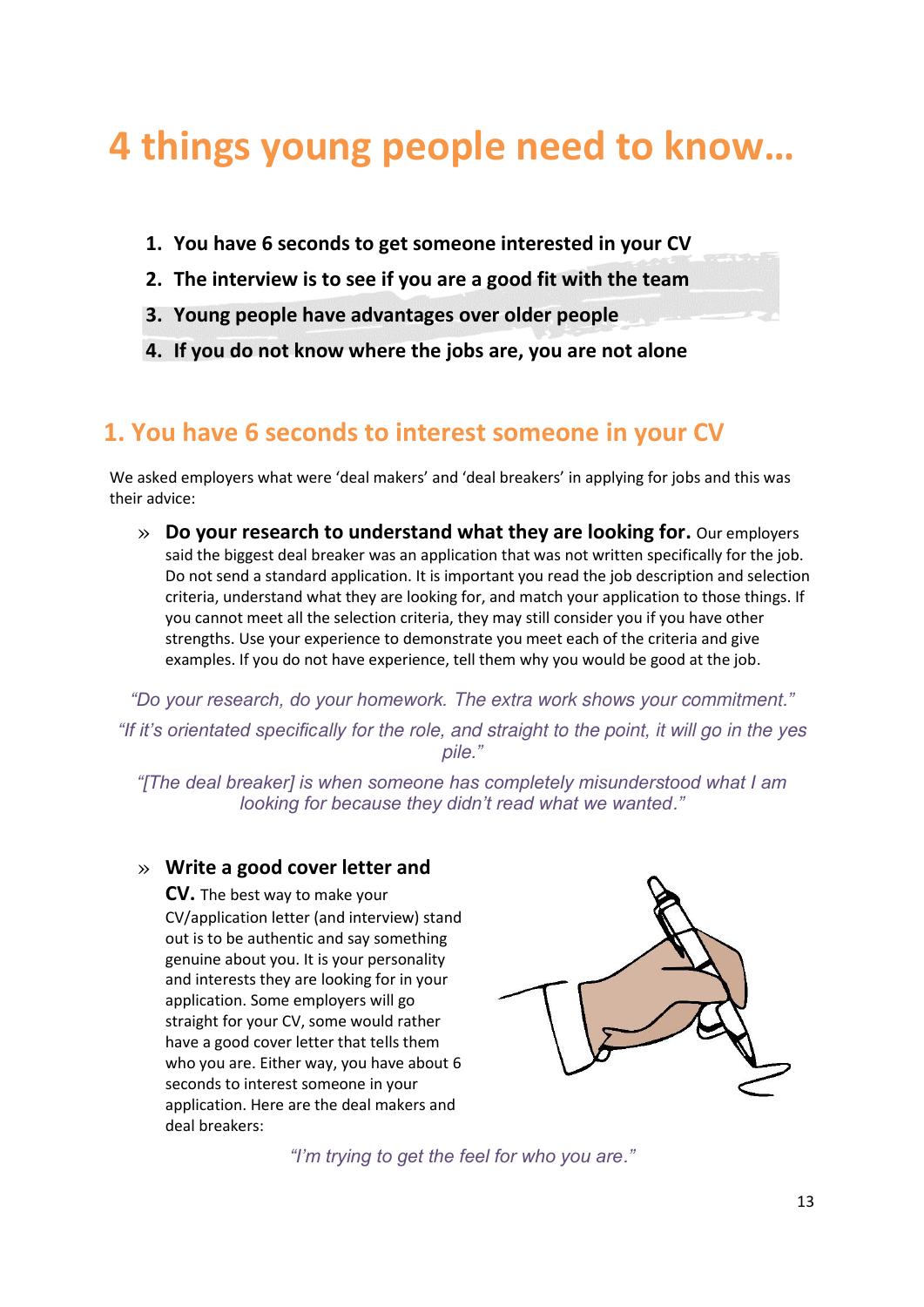#### **Deal makers**

Make sure your application letter and CV:

- » **Are easy to read**. Use a clean, simple layout, easy to read font (no cursive), and bullet points. Your CV only needs to be 1 or 2 pages at entry-level.
- » **Gets straight to the point: why should they consider you for this job?** Tell them up-front in one or two sentences about who you are, what you are interested in (hobbies, interests), why you care about the role (values), and your career objective so they can get a feel for you.
- » **Outline your experience.** Spend some time thinking about what you are good at and what things you have done that you could include (look at the list on page 11).
- » **Match your skills to the job**. Think about the transferable skills your experiences have given you. Work on cars? That gives you mechanical aptitude and an engineering thought process. Babysitting? That makes you responsible, reliable, and good with people.
- » **Have good referees**. Relevant referees are essential they will contact them. Do not use family. Ask a teacher, work experience supervisor, coach, someone you volunteered for, etc.

#### *"I like to see volunteering and community activities such as sport."*

*"I want to hear about your interests, and in this industry, it's a positive for me if you have a lived experience of disability."*

#### **Deal breakers**

Do not:

- » **Give too many personal details** such as age, weight, very personal interests, etc
- » **Have spelling mistakes, poor grammar, text message spelling, abbreviated words or acronym**. Proofread it!
- » **Use big words.** Keep it simple and sounding like you

*"I hate long applications that aren't relevant for that particular job."* 

*"The CVs from school or job providers are terrible."*



*"I've never been shown what a cover letter is. I've got this sentence a careers advisor gave me once and I've used it ever since!" (Intern)*

» **Academic skills are important, but are not a deal breaker.** None of our employers said they were looking for your academic record first.

*"I'm not looking for your subjects or your scores."*

*"We can put you through the qualifications. We want the right sort of person, so the education bit is the last thing on our list."*

*"My CV only has my subjects and grades listed. And I've just heard from 16 people they don't really care!" (Intern)*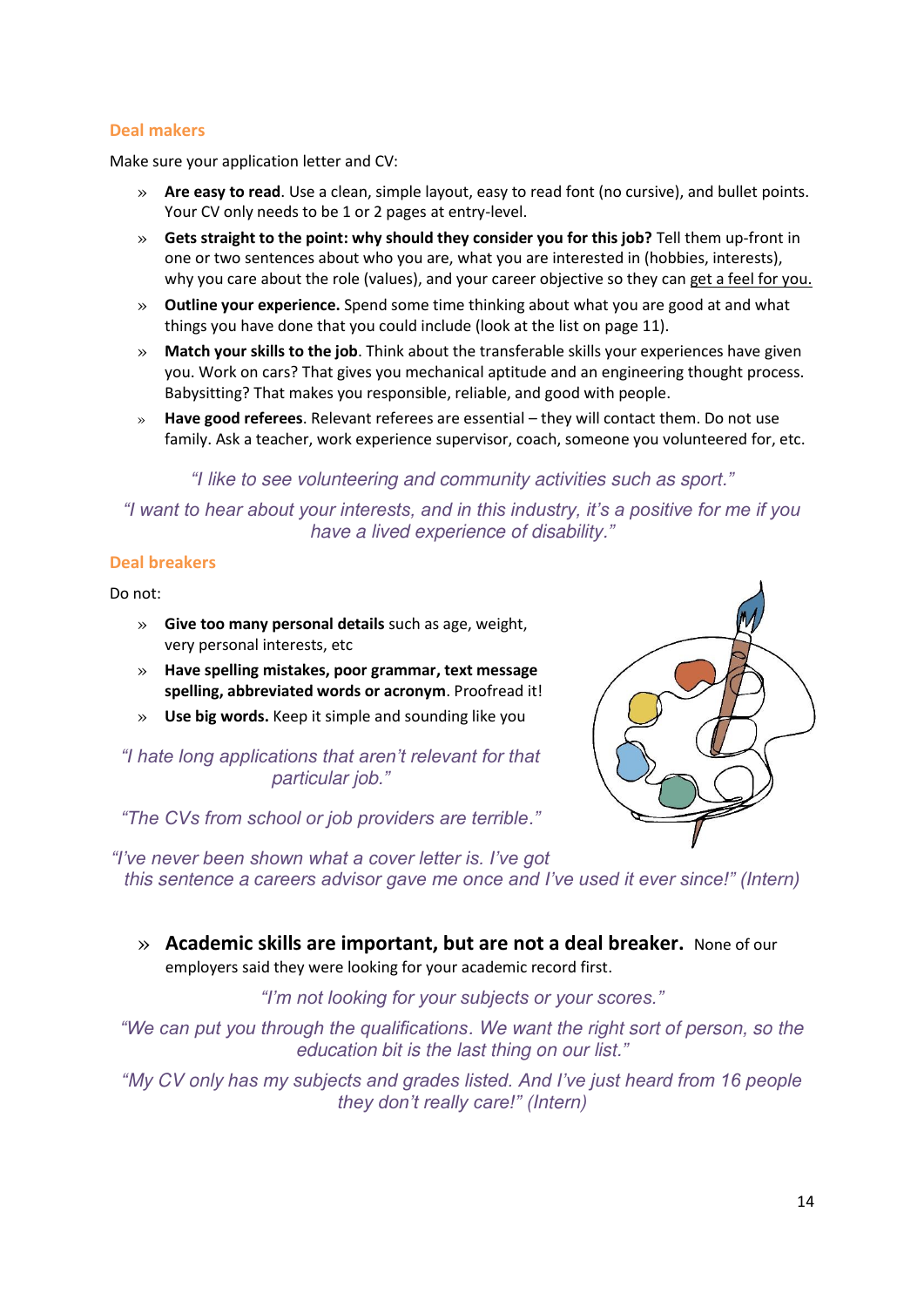## <span id="page-14-0"></span>**2. The interview is to see if you are a good fit with the team**

- » **In an interview, employers are looking to see who you are, your attitude, and how you fit with the team**. They know you will be nervous and are sympathetic to that. They just want to talk to you and find out whether you are a good fit for them. Present well (like you are serious about the job) and show up prepared. Make sure you:
	- » **Know something about the organisation**
	- » **Show you want to work with them** (attitude) – prepare an answer for why you want the job and give it even if they do not ask
	- » **Give succinct answers and use realworld examples** to illustrate your experiences
	- » **Always have a question up your sleeve to ask them at the end**



*"If you haven't got experience the interview will be make or break."*

*"I like to give everyone the chance to get interviewed, I'm mostly looking for the type of person you are, and how you are with people."*

## <span id="page-14-1"></span>**3. Young people have advantages over older people**

- » **Employers are interested in young people because they have some advantages over older people.** They:
	- » Can be more comfortable with **technology, social media, etc,** and are quick to pick up new technologies in workplaces and adapt to change
	- » Bring **contemporary thinking**, up-to-date knowledge, and fresh perspectives into a business
	- » Can be more **open to learning new things**
	- » Bring **energy and freshness** to the workplace. They can make a workplace more enjoyable and expose an organisation to lifestyles and cultures that can give it currency, make it more enterprising, and help it find new customers.

You can use these to sell yourself.

## <span id="page-14-2"></span>**4. If you do not know where the jobs are, you are not alone**

» **Jobs are advertised in a wide range of places**. It is hard for young people to know where the opportunities are because they are advertised a range of ways. You will need to check different job websites, talk to people you know, or call an industry you like and ask them what the opportunities are in the industry (or even ask about "upcoming jobs").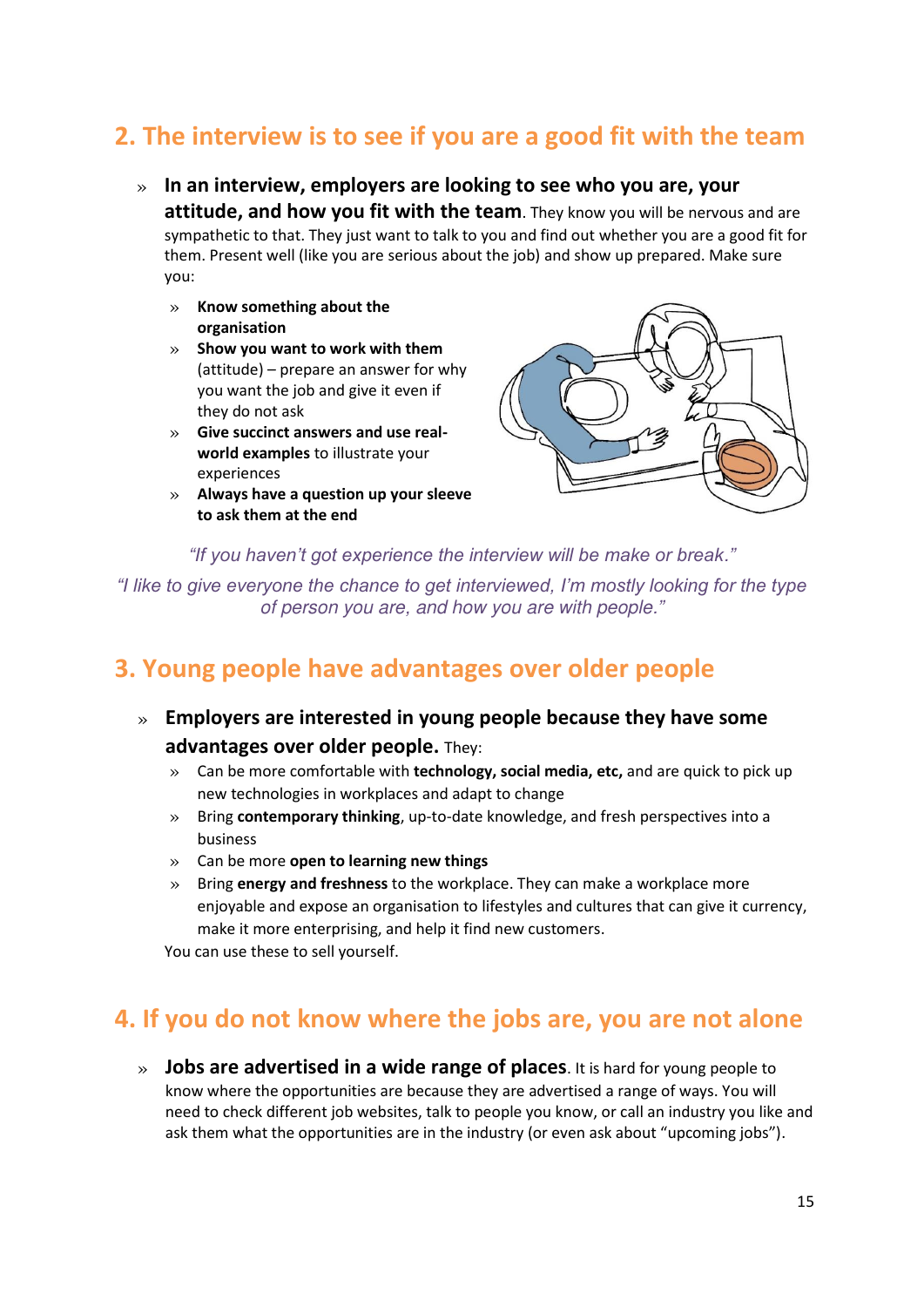## <span id="page-15-0"></span>**4 things schools and communities can do to help (recommendations)…**

- **1. Fund a rural careers education model so young people can meet employers early in school**
- **2. Support vocational pathways and ensure young people leave school with these 10 things to be work ready**
- **3. Develop alternative forms of work experience**
- **4. Create a regional jobs information portal**

## <span id="page-15-1"></span>**1. Fund a rural careers education model so young people can meet employers early in school**

- » **Job opportunities exist in the region but young people do not know about them.** Young people need early opportunities to talk to employers to match their interests to growing industries. Careers education is currently underinvested in, starts too late, and does not connect young people to employers. Rural young people need:
	- » **Continuous conversations with employers**, including those in nontraditional professions and the region's competitive advantages.
	- » **One-on-one contact with careers counsellors early in secondary school** to help them: figure out what they like and are good at, match their interests to growing industries and pathways, and write an individualised CV that identifies the skills associated with their experiences.
	- » **Teacher development** to ensure subject teachers are up-to-date with modern workplace practices and non-traditional professions related to their field



**Recommendation**: Support the LLENs development of rural careers education for secondary schools that takes a localised approach to helping young people navigate regional industries.

*"Schools need more relevant, updated information on current and new professions." (Employer)* 

*"Careers education didn't happen at my school. But we would really have benefited from it." (Intern)*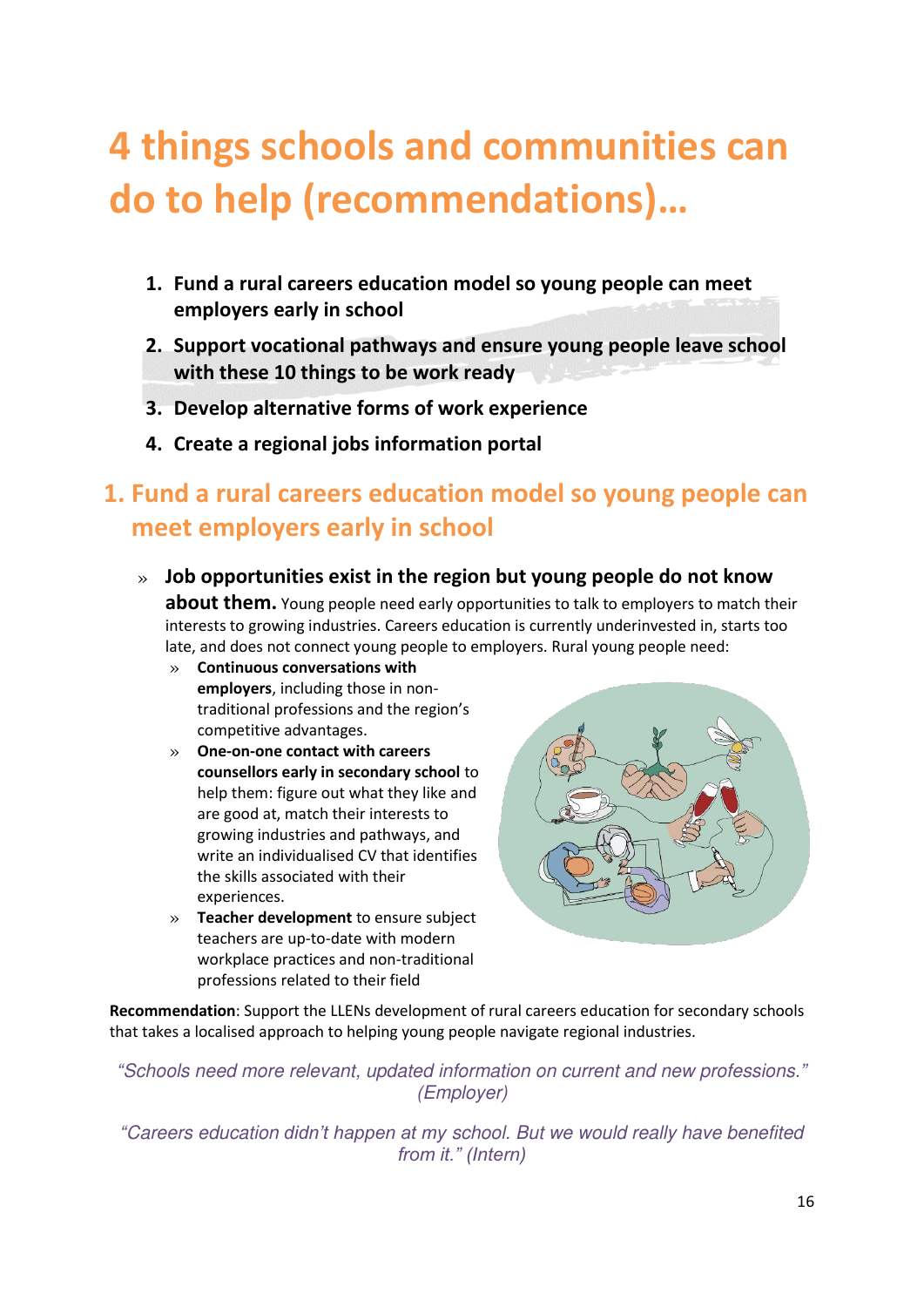## <span id="page-16-0"></span>**2. Support vocational pathways and ensure young people leave school with these 10 things to be work ready**

» **The emphasis is still on university**. Our interns reported they were still mainly encouraged onto university, but felt young people would like to hear about vocational pathways. The young people in our survey also reported there were ten practical things schools could provide that would ensure they were "work-ready" and keep school worthwhile for those thinking of leaving early. These could be included in formal education by broadening the LLENs remit to let it broker these activities with community and business organisations (e.g. with the L2P Learner Driver Mentor Program).

**Recommendation**: Ensure every young person leaves school with (in order of importance as reported in the student survey):

- 1. An understanding of work finance (Tax File Number, Superannuation, etc) (47%)
- 2. An understanding of how to find the jobs (44%)
- 3. Opportunities to meet employers (industry tours, etc) (40%)
- 4. Communication skills and information about how to ace an interview (36%)
- 5. A good quality work experience (33%)
- 6. A project within school that helps the community (33%)
- 7. Safety training of some kind (depending on their interests): Responsible Service of Alcohol (RSA), White Card, First Aid Certificate, Working with Children Check, Life Saving Medallion (33%)
- 8. A driver's license (32%)
- 9. How to add a write a targeted job application (19%)
- 10. A Linked In profile (employer interviews)



*"You don't have to find a job or know exactly what you want to do when you leave school. The pressure teachers put on students around this puts a lot of unnecessary stress on students (especially during exam time) … Exam scores aren't everything. I have a job I love and didn't need my ATAR." (Student survey)*

*"Teach communication, you need it in the real world, most businesses are people businesses." (Employer)* 

## <span id="page-16-1"></span>**3. Develop alternative forms of work experience**

- » **Early work experiences are a critical foundation for successful careers, but many of our young people are missing out.** Work experience builds aspiration, job readiness, and contacts, but it is difficult for employers in rural areas to provide. We need new and innovative ways to ensure all young people get these important employability experiences at school. Alternatives include:
	- » **Community Youth internships (with a stipend)**: as teams, young people could undertake meaningful short work projects that solve community and business challenges (a website for a community group, an online shop for a sole trader, a community engagement panel for local government, etc). An example is the Green Bean Project in Wodonga, where students get trained and run a pop-up café at Gateway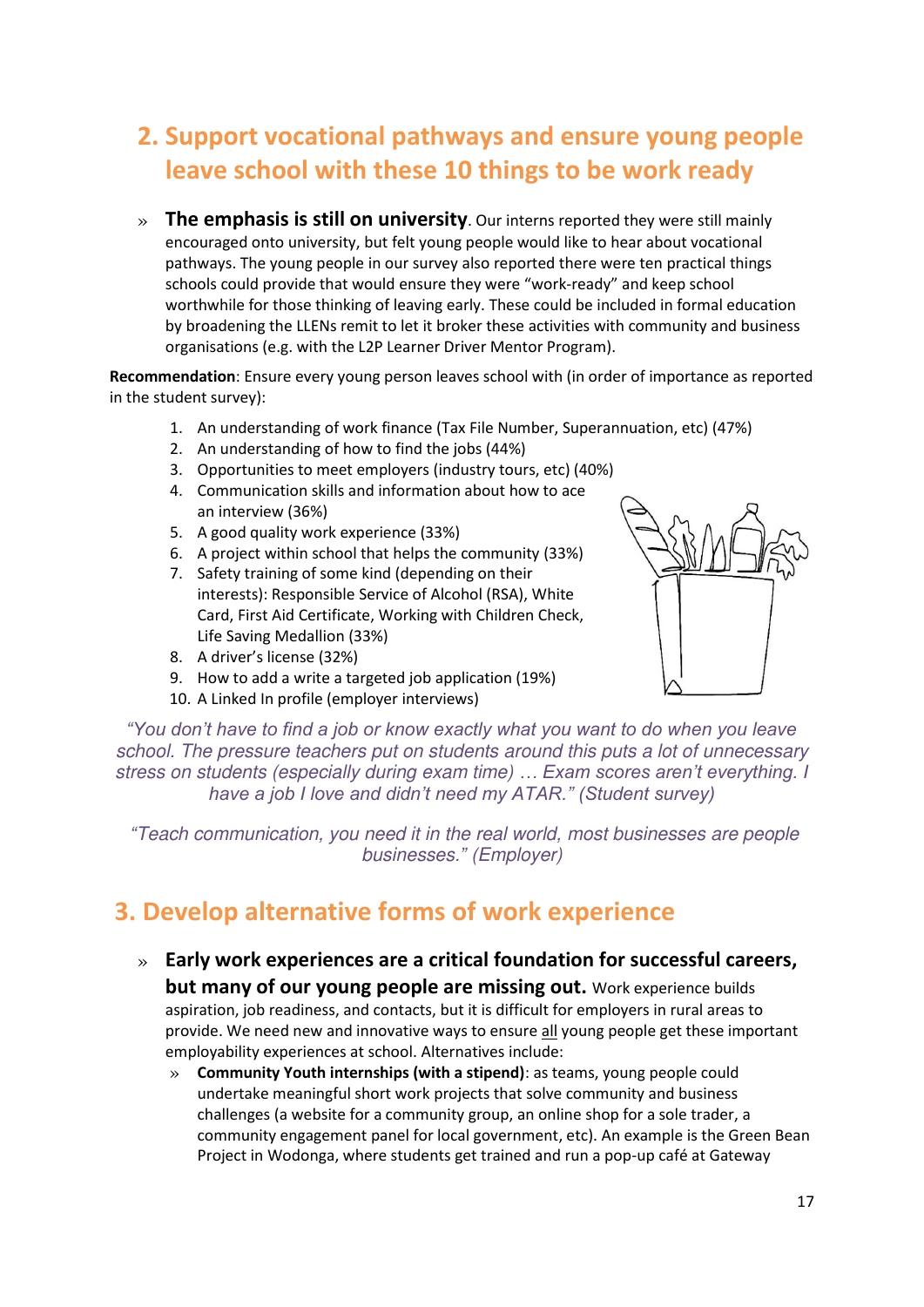Health to raise money for charity. Projects could be funded in a similar way to *Working in Victoria*, and run by LLEN brokered partnerships of employers, community organisations, local governments, and training agencies.

» **In school businesses/mini work experiences:** for example, in one local school students prepare and host a three-course meal for teachers at lunch times, year 12s helping teach Year 7s for teaching experience, etc.

**Recommendation**: That a funded program of youth internships be created in schools in the region.

*"Nag your careers advisers for work experience!" (Employer)* 

*"I would love it if schools did volunteering as a class to help people in need – it would give young people more understanding of working with people." (Employer)* 

*"I was never offered work experience in school. I had an opportunity to umpire netball but my teacher wouldn't let me do it because I might have missed classes. That would have been a great asset I could have used." (Intern)* 

## <span id="page-17-0"></span>**4. Create a regional jobs information portal**

» **Young people, their parents, career specialists, and others need access to local labour market information**. Regions need resources for communitycontrolled jobs portal like *Geelong Careers* [\(www.geelongcareers.org.au/\)](http://www.geelongcareers.org.au/), developed by a partnership brokered by the LLEN, including employers/industry, education and training, health and wellbeing providers, employment providers, local councils, community groups and government agencies. Because it has 346 member employers as well as inputs from various industry websites (CareerOne,

Indeed, Adzuna and Seek) it makes jobs easy to find, and the LLEN can publish information about changes in the local economy in real time. Data is regularly given to secondary schools, published in *The Advertiser*, and used by policy makers for economic development planning.



**Recommendation**: That a regional information portal is developed to give young people, parents and schools, access to up-to-date information about the labour market and careers exploration.

*"We don't know where all these jobs are, and nobody has ever taught us how to navigate all the sites to find them." (Intern)*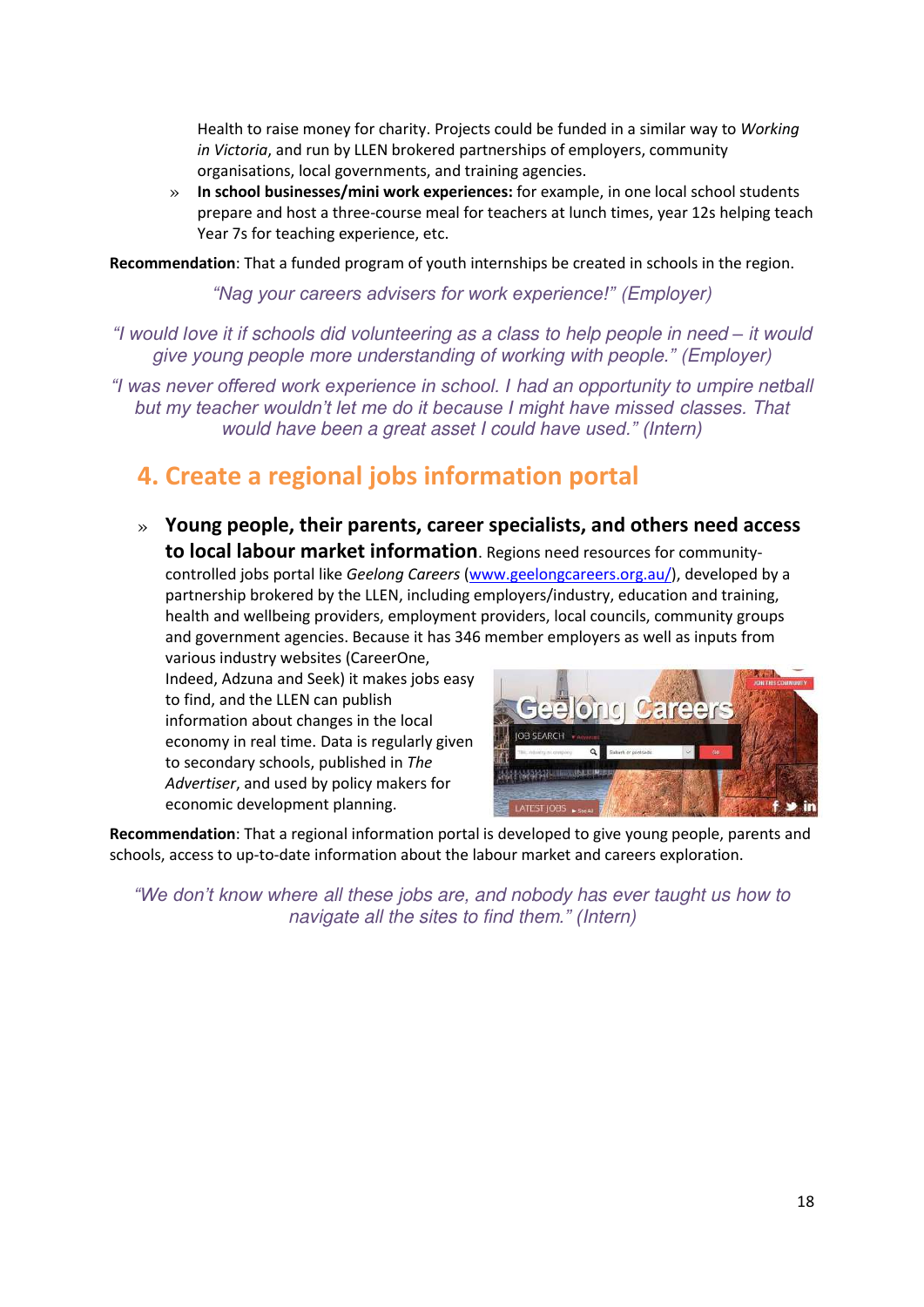## <span id="page-18-0"></span>**Appendix A. The employers**

#### **Accommodation, Tourism and Food services**

| Janelle Marsden, Owner                                    | <b>Feathertop Winery</b>               |
|-----------------------------------------------------------|----------------------------------------|
| Jen Tait, Founder/ Director                               | <b>Purple Chicken - Hospitality</b>    |
| Marty Matassoni, Managing Director                        | <b>Beechworth Bakery</b>               |
| Natasha Callewaert, Business owner                        | <b>Quest Apartments Wodonga</b>        |
| Sara Jenkins, Coordinator Corryong Neighbourhood Centre   | Corryong Bakery - Social Enterprise    |
| <b>Agricultural</b>                                       |                                        |
| Stuart Crosthwaite, Owner                                 | <b>Hermitage Dairy</b>                 |
| <b>Electricity, Gas, Water and Waste services</b>         |                                        |
| Rebecca Jhonston, Executive Planning & Infrastructure     | <b>North East Water</b>                |
| <b>Health care and Social assistance</b>                  |                                        |
| Andrea O'Neill, CEO                                       | <b>Yackandandah Health</b>             |
| David Worrell, Coordinator Organisational Development     | <b>Towong Shire Family Services</b>    |
| Jen Tait, Founder/ Director                               | <b>Red Bantam - NDIS Services</b>      |
| Julia Galante, Director People, Partnering and Engagement | <b>Dental Health Services Victoria</b> |
| Michael Thompson, CEO                                     | <b>Social Plus Support Work</b>        |
| Tracey McCrohan, General Manager, People, and Innovation  | <b>Gateway Health</b>                  |
| <b>Information Media and Telecommunications</b>           |                                        |
| Dr Ian Cesa, Owner                                        | <b>Horizon Consumer Science</b>        |
| Greg Hayson, Business owner                               | <b>Exact Computers</b>                 |
| <b>Manufacturing</b>                                      |                                        |
| Raymond Bertazzo, Founder                                 | <b>Bertazzo Engineered</b>             |
| <b>Transport, Postal and Warehousing</b>                  |                                        |
| Kacey Mumberson, Executive Assistant                      | <b>Finemore Transport</b>              |
| Scott Finemore, General Manager                           | <b>Finemore Transport</b>              |